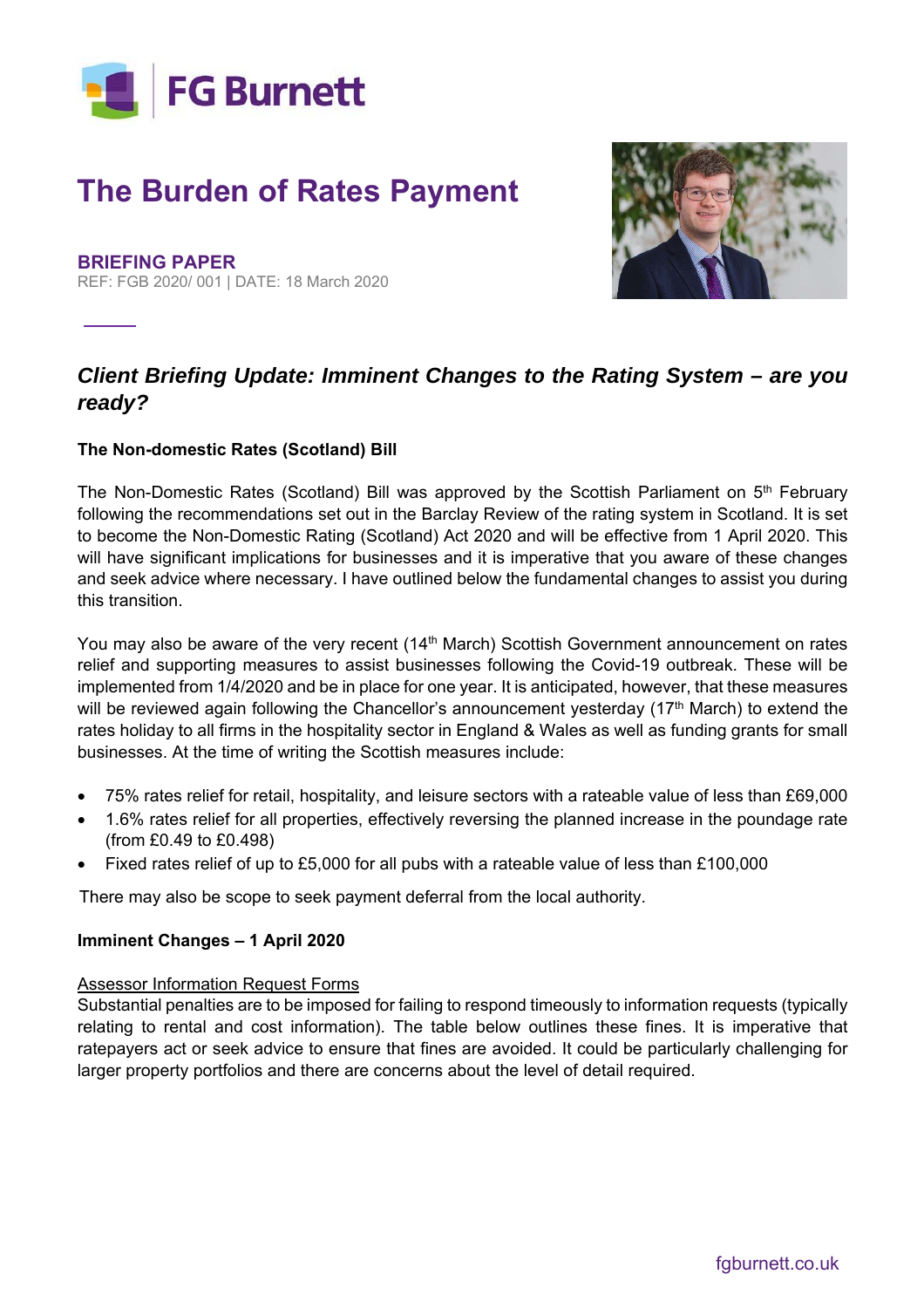

| <b>Timeframe</b>            | <b>Fine</b>                                              |
|-----------------------------|----------------------------------------------------------|
| Not returned within 28 days | £200 or 1% of the Rateable Value, whichever is higher    |
| Not returned within 70 days | £1,000 or 20% of the Rateable Value, whichever is higher |
| Not returned within 84 days | £1,000 or 50% of the Rateable Value, whichever is higher |

These fines are cumulative so could equate to 71% of the Rateable Value of the property. There will be an opportunity to appeal against any fine to the local Valuation Appeal Committee, but proactive action to prevent this course of action is clearly prudent.

#### Introduction of the Intermediate Property Rate

Notwithstanding the emergency measures announced, for properties with a rateable value between £51,000 - £95,000, the supplement rate will be restricted to 1.3p in place of 2.6p which will remain for properties in excess of £95,000 rateable value.

#### Small Business Bonus Scheme & Empty Property Relief (Anti-Avoidance Measures)

SBBS will be restricted to occupied properties only and the period of occupation required between two claims for Empty Property Relief will be increased from 6 weeks to 6 months. However, the following reliefs will be retained and continued to 2022:

- Business Growth Accelerator Relief
- Day Nursery Relief
- Transitional Relief for Aberdeen & Aberdeenshire offices and hospitality subjects with a rateable value under £1.5million

### **Later Proposed Changes to Reliefs**

- Removal of charitable relief for Independent Schools (**1 September 2020**)
- Devolved Empty Property Relief to local authorities will be discretionary (**1 April 2022**)
- Removal of 100% Empty Listed Building Relief after two years of being empty (**1 April 2022**)

#### **Changes at Next Revaluation – 1 April 2022**

#### Three Yearly Revaluations

Revaluations will be three yearly rather than five yearly with a one-year "tone" date (values to be based on rental and cost levels prevailing one year prior to the revaluation effective date – a move from two years). This measure will ensure that rateable values are more responsive to changes in market conditions and aligned with real market rents.

#### Appeals System

More frequent revaluations will create problems with appeal disposal timescales. The appeals system will change to a two-stage process. Upon receipt of a revaluation Valuation Notice you will be able to submit a "proposal" to the Assessor detailing the reasons why you do not agree with the proposed assessment. If the Assessor agrees and/or a mutual agreement is reached, then the valuation will be amended accordingly.